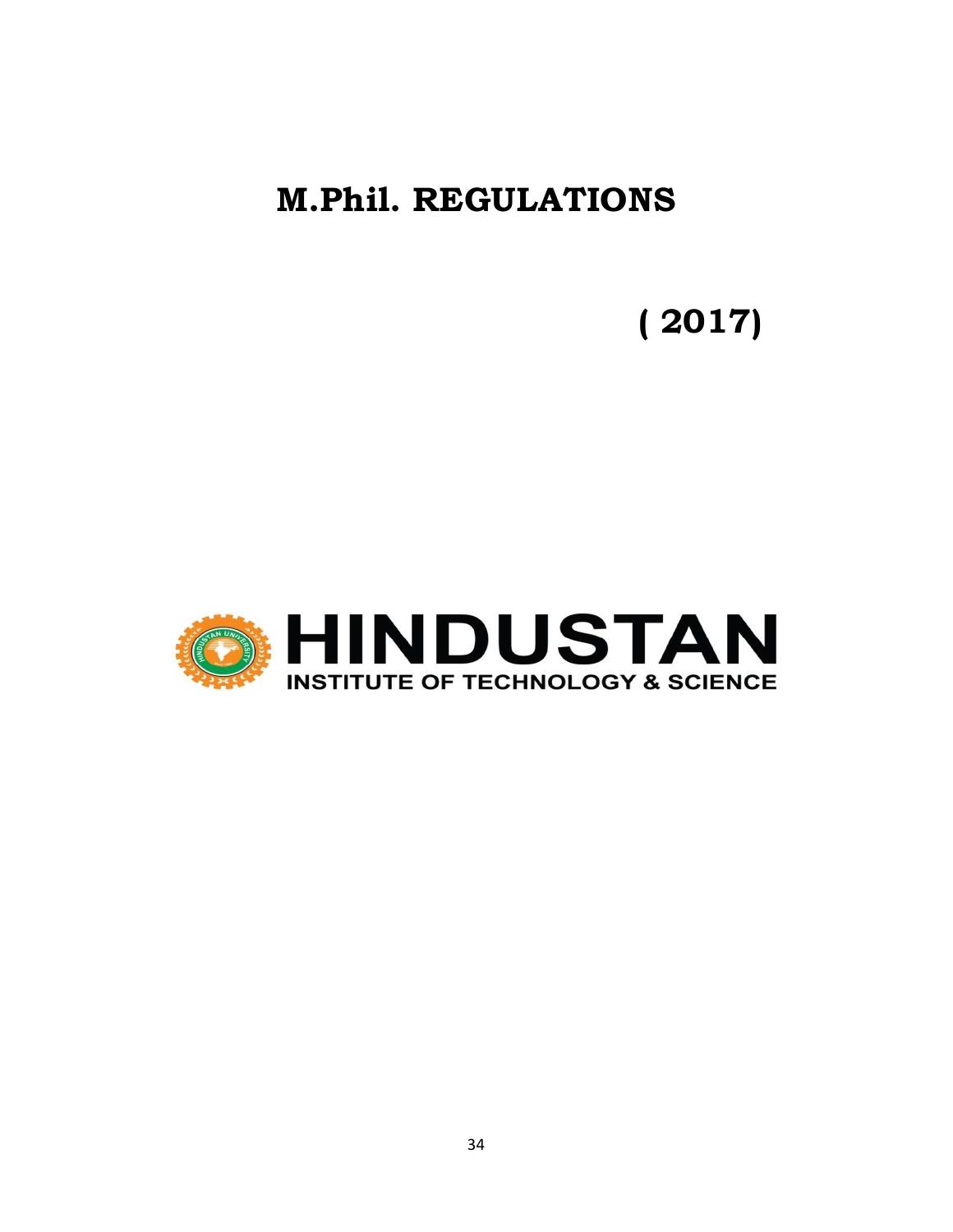## **HINDUSTAN INSTITUTE OF TECHNOLOY AND SCIENCE**

## **M.Phil. REGULATIONS- 2017**

#### **1.0 VISION, MISSION ANDOBJECTIVES**

#### **Our Vision – To make everyone a success and no one a failure**

To strive towards this end, our mission is to provide every individual with a conducive environment to enable him/her to achieve the career goals before them with a strong emphasis on personality development and to offer quality education fostering a strong foundation in applied sciences and mathematics without compromising on the quality and code of ethics.

#### **AimandObjective**

To provide an advanced understanding of Mathematics, English, Physics and Chemistry.

To train the students in chronological survey research activities in the field of interest and thereby induce in them the passion for research and development.

To provide project training extending into advanced research and hence enabling them to emerge as competent scientists competing at the international level.

#### 2.0 **Admission**

- 2.1 Eligibility for admission, admission policy and procedure shall be decided from time to time by the Board of Management (BOM) of the HITS, following the guidelines issued by MHRD, Government of India.
- 2.2 Master's degree or a professional degree declared equivalent to the Master's degree by the corresponding statutory regulatory body, with at least 55% marks in aggregate or its equivalent grade 'B' in the UGC 7-point scale.
- 2.3 A relaxation of 5% of marks, from 55% to 50%, or an equivalent relaxation of grade, may be allowed for those belonging to SC/ST/OBC.
- 2.4 The candidates studied their PG Degree courses in foreign Universities should produce equivalency certificate from recognized Indian universities.
- 2.5 The selected candidates will be admitted to the M.Phil.programmeafter he/she fulfills all the admission requirements set by the University after payment of the prescribed fees.
- 2.6 In all matters relating to admission to the M.Phil.programme, the decision of the University and its interpretation given by the Vice-Chancellor of the University shall be final.
- 2.7 If at any time after admission, it is found that a candidate has not fulfilled any of the requirements stipulated by the University, the admission of the candidate may be revoked with the information to the Academic Council.
- 2.8 HITS will not conduct M.Phil. Programme through distance education mode.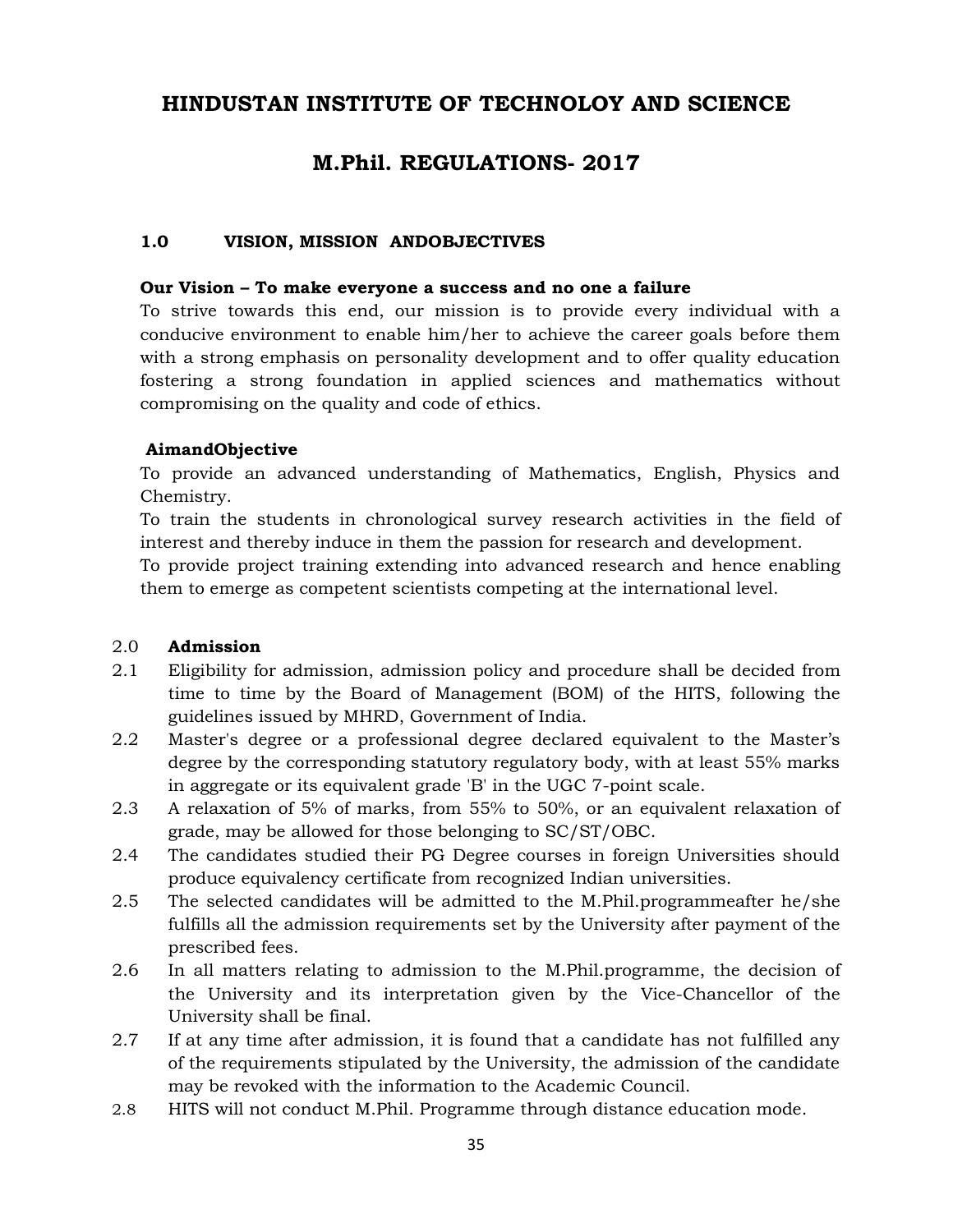2.9 Part-time M.Phil.will not be offeredby HITS.

#### **3.0 Instructional Regulations**

#### **3.1 Academic Year**

The academic year begins in August and covers a period of 40 weeks divided into two semesters. Each semester is approximately 20 weeks.

#### **3.2 Admission Counseling , Orientation & Educational Planning**

A programme comprising Admission Counseling, Orientation and Educational Planning program is provided for the new entrants. Admission counseling is provided to help new students clarify their educational choices. In Orientation, students have an opportunity to learn the skills necessary for success in the university. Once the students have completed the Orientation, they are encouraged to schedule an appointment with his/her supervisor to develop strategies for the completion of the course. The supervisor will guide students through an exploration of the various elements which enhance academic decision-making.

3.3 M.Phil.Scholars are bound to remit their prescribed annual course fees at the time of admission as per the instructions of HITS without fail.

#### **4.0 Structure of the Programme**

- 4.1 The programme of instruction will have the following structure:
	- i) Research Methodology, One core paper, One elective and Seminar in the first semester
	- ii) Project in the second semester
- 4.2 Duration of the Programme:

One year with two semesters. Every M.Phil.course will have a curriculum and Syllabiapproved by the Academic Council.

- 4.3 The credit assigned to the M.Phil.course work shall be a minimum of 08 credits and a maximum of 16 credits.
- 4.4 The overall minimum credit requirement, including credit for the course work, for the award of M.Phil.Degree shall not be less than 24 credits.
- 4.5 The medium of instruction is English and the language of the dissertation should be in English

#### **5.0 Supervisor**

Only a full time regular teacher of the HITS can act as a supervisor. The external supervisors are not allowed. However, Co- Supervisor can be allowed in interdisciplinary areas from other departments of the same institute or from other related institutions with the approval of the Research Advisory Committee.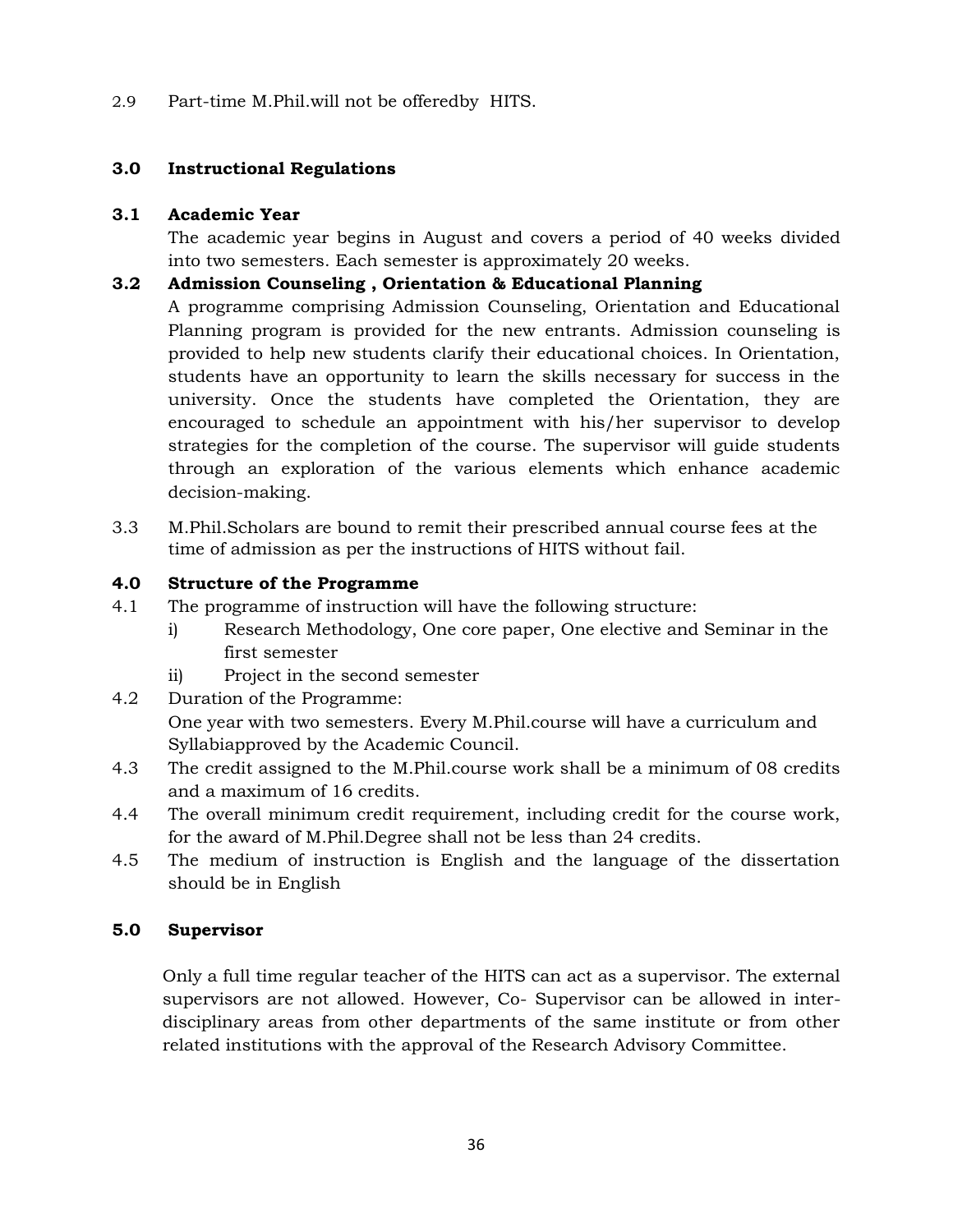#### **6.0 Grading**

Grades are awarded based on the performance of the student in each course. A numeric grade point average (GPA), as shown below will be adhered to.

| Range of marks | Letter | Grade         |
|----------------|--------|---------------|
|                | Grade  | <b>Points</b> |
| 95-100         | S      | 10            |
| 85-94          | A      | 09            |
| 75-84          | В      | 08            |
| 65-74          | C      | 07            |
| 55-64          | D      | 06            |
| 50-54          | E      | 05            |
| $50$           | F      | 00            |

#### **6.1 GPA and CGPA**

GPA is the ratio of the sum of the product of the number of credits Ci of course "i" and the grade points Pi earned for that course taken over all courses "i" registered by the student to the sum of Ci for all "I". That is,

Σ CiPi

 $GPA = i$ 

Σ Ci

i

CGPA will be calculated in a similar manner, at any semester, considering all courses enrolled in the first and second semesters.

#### **7.0 Registration and Enrolment**

- **7.1** Registration and enrolment will be done in the first semester as per the schedule announced by the University.
- **7.2** Students are required to submit the registration form duly filled in.
- **7.3** The student shall register for all the courses prescribed for the semester.

#### **8.0 Maximum duration of the course**

The normal duration of the programme is two semesters. However, an extension of one month may be given to the students for the completion of the project as a special case for valid reasons.

#### **9.0 Attendance**

A student should have an attendance of 85% to qualify for the examinations. If, in the event of any health related problems, medical leave will be granted.

#### **10.0 Assessment Procedure**

10.1 M.Phil. scholars have to follow the examinations pattern designed by the Controller of the Examinations of HITS routed through Research Department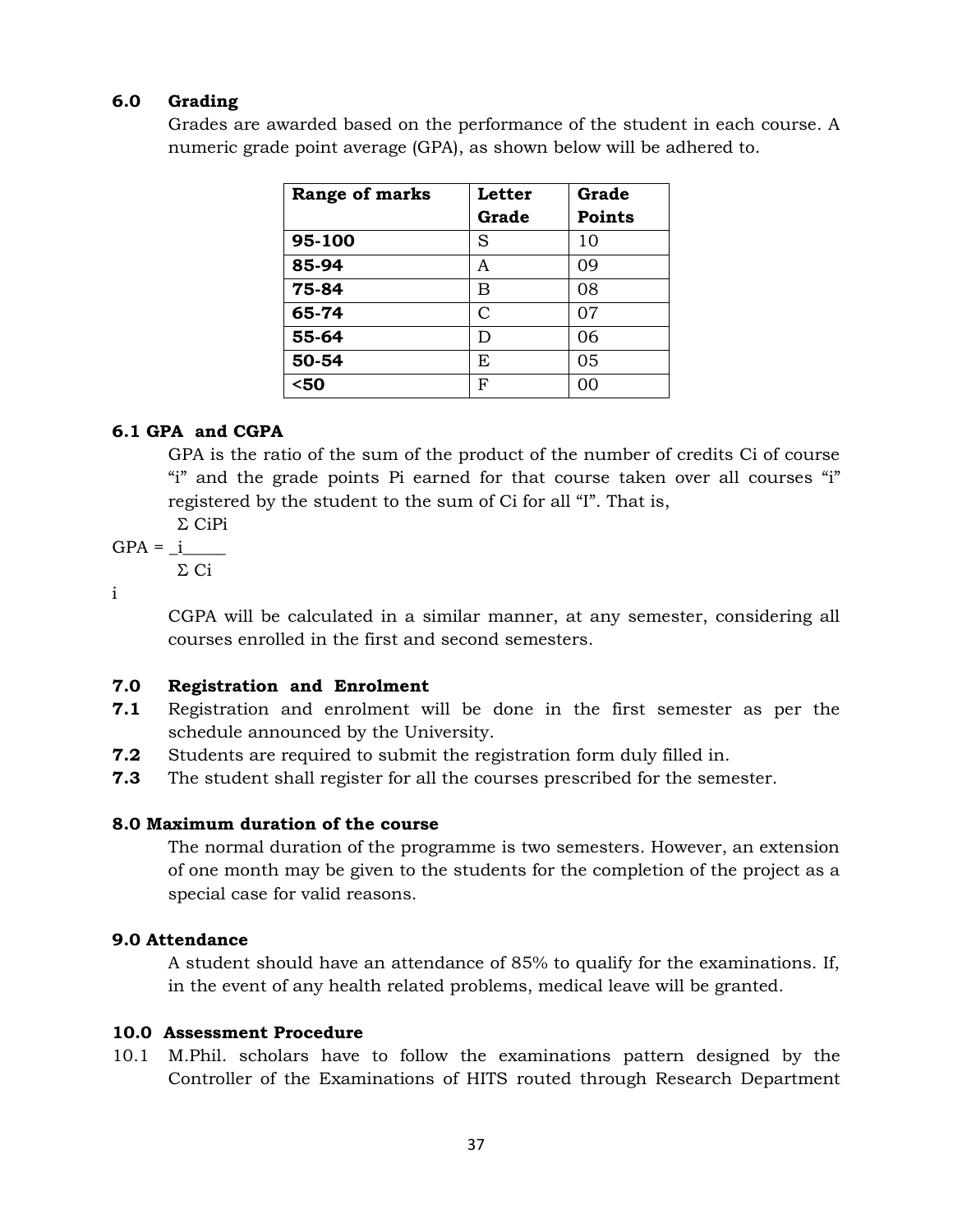and they have to undergo the successive assessment procedures decided by the Guide and Supervisor of the concerned Department.

10.2 For each theory course, the assessment will be done on a continuous basis as follows:

| Test/Exam      | Weightage | <b>Duration of Test/Exam</b> |
|----------------|-----------|------------------------------|
| 1st Periodical | 15%       | 1 Period                     |
| 2nd Periodical | 15%       | 1Period                      |
| 3rd Periodical | 20%       | 2 Periods                    |
| End Sem. Exam  | 50%       | 3 Hours                      |

- 10.3 The candidates will be permitted to move on to the next semester only after clearing all the first semester papers.
- 10.4 The failures will be given an additional period of 6 months within which they are expected to clear all the first semester papers
- 10.5 Students with a clean sheet in the first semester will alone move on to the second semester.
- 10.6 In the event the candidate is unable to fulfill clause 10.4, they have to reregister for the course.

#### **11.0 Thesis for the M.Phil.Degree**

- 11.1 The content coverage of the M.Phil.thesis is instructed to subject under approved and standardized software cum gadgets to detect plagiarism. While submitting for evaluation, the thesis shall have an undertaking from the research scholar and a certificate from the Research Supervisor attesting to the originality of the work, vouching that there is no plagiarism and that the work has not been submitted for the award of M.Phil.Degree of the HITS where the work was carried out, or to any other Institution.
- 11.2 M.Phil. scholars shall present at least one (1) research paper in a conference/seminar before the submission of the dissertation/thesis for adjudication, and produce evidence for the same in the form of presentation certificates and/or reprints.
- 11.3 In the case of scholars who committed the act of plagiarism in the Thesis/Journal Publication, his/her Thesis/Degree shall be forfeited and his/her research registration shall be cancelled and also he/she shall be debarred to register for any other programme in the University.

#### **12.0 Conduct of M. Phil Examinations**

12.1 Candidates for the M.Phil.Degree must submit a thesis in the prescribed format offered by HITS. The examiners,after evaluating the thesis, shall examine the candidate through a viva-voce examination.